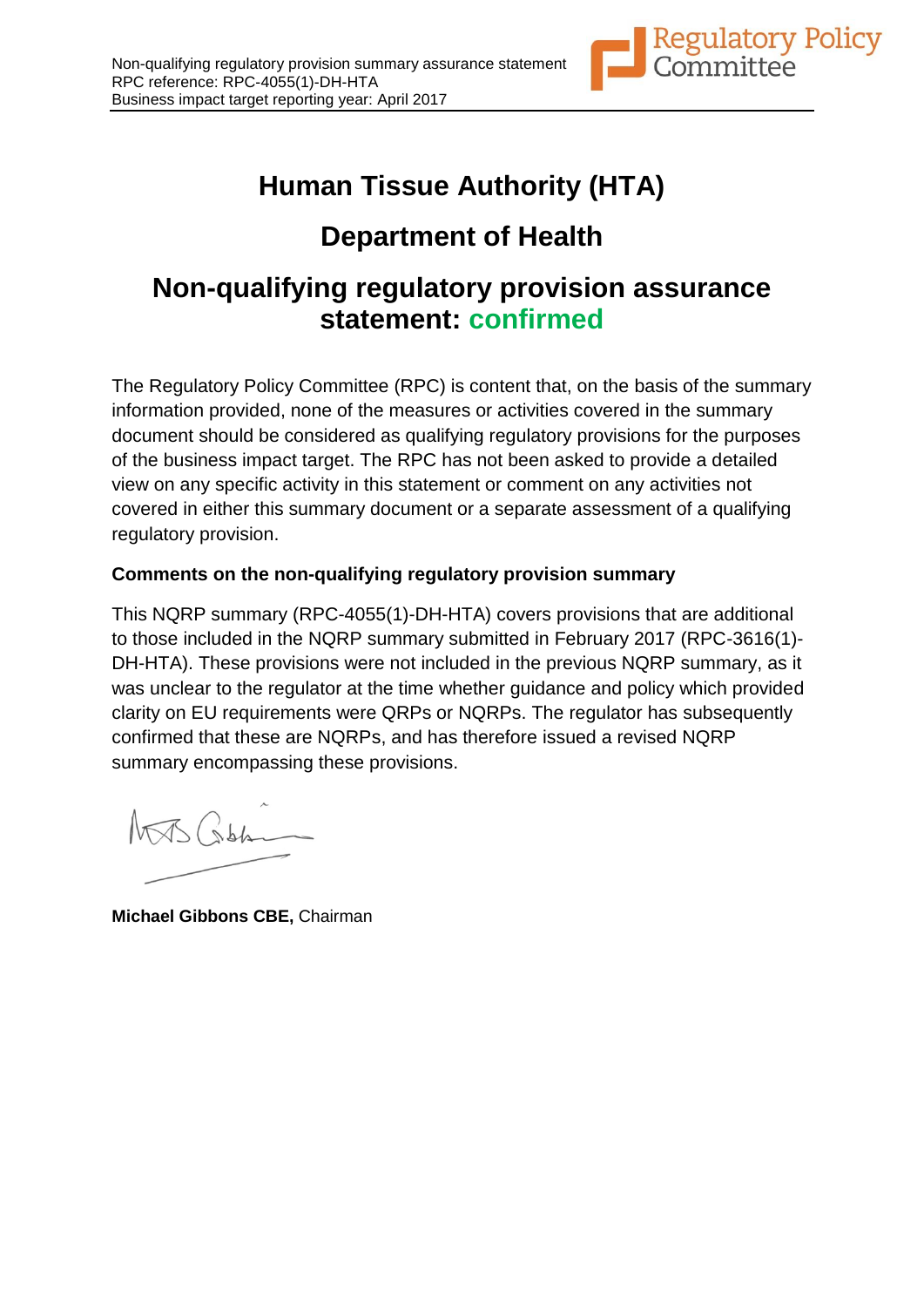

### **Non-qualifying Regulatory Provisions Summary Reporting Template**

#### **Regulator: Human Tissue Authority**

**Business Impact Target Reporting Period Covered: May 2015 – 08 June 2017**

| Business Impact Target Reporting Period Covered: Excluded Category* | Summary of measure(s), including any impact data where available**                                                                                                                                                                                                                                                                                                                                                                          |
|---------------------------------------------------------------------|---------------------------------------------------------------------------------------------------------------------------------------------------------------------------------------------------------------------------------------------------------------------------------------------------------------------------------------------------------------------------------------------------------------------------------------------|
| A - EU and International                                            | The HTA issued three updates to guidance and policy documents that                                                                                                                                                                                                                                                                                                                                                                          |
|                                                                     | provide clarity on complying with EU requirements in the Human                                                                                                                                                                                                                                                                                                                                                                              |
|                                                                     | Application sector. This encompasses:                                                                                                                                                                                                                                                                                                                                                                                                       |
|                                                                     | Guidance clarifying testing requirements for Human T-<br>a)<br>lymphotropic Virus, type I (HTLV-1) for donors of tissues and cells<br>intended for human application, as set out in Annex II of<br>Commission Directive 2006/17/EC.                                                                                                                                                                                                         |
|                                                                     | Extension of existing HTA and MHRA policy on the Regulation of<br>b)<br>Blood as a Starting Material for Advanced Therapy medicinal<br>Product (ATMP) Manufacture, that allows collection of blood as a<br>starting material for an ATMP to be performed under either a<br>Tissues and Cells or Blood Establishment Licence.                                                                                                                |
|                                                                     | Guidance for establishments on meeting HTA licensing<br>C)<br>requirements for the procurement of tumour samples to be used<br>as a starting material in the manufacture of an Advanced Therapy<br>Medicinal Product (ATMP), specifically on demonstrating how this<br>meets with the requirements of EU Directive 2004/23/EC with<br>respect to donation, procurement and testing. This consolidated<br>guidance on existing requirements. |
|                                                                     | We do not expect that this guidance will result in any additional burdens of                                                                                                                                                                                                                                                                                                                                                                |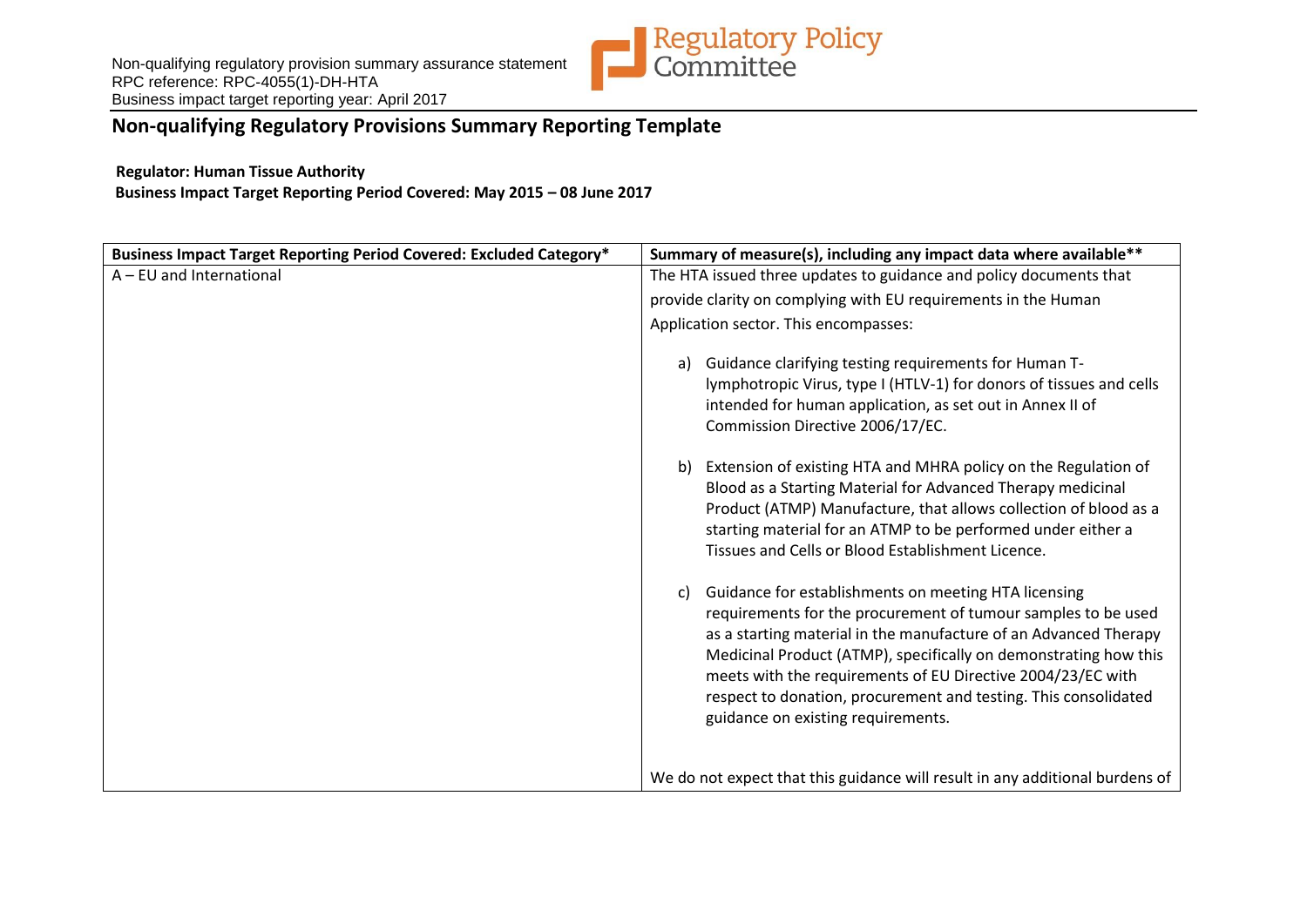

|                                              | HTA regulated businesses beyond those already required under legislation                                                                                               |
|----------------------------------------------|------------------------------------------------------------------------------------------------------------------------------------------------------------------------|
|                                              | of the EU or international origin.                                                                                                                                     |
|                                              | See NQRP Summary Statement RPC-3616(1)-DH-HTA for other provisions                                                                                                     |
|                                              | introduced in this reporting period.                                                                                                                                   |
| B - Economic Regulation                      | The HTA has not introduced or changed any regulatory provisions relating<br>to economic regulation in this reporting period.                                           |
| C-Price Control                              | The HTA has not introduced or changed any regulatory provisions relating<br>to price control in this reporting period.                                                 |
| D - Civil Emergencies                        | The HTA has not introduced or changed any regulatory provisions relating<br>to civil emergencies in this reporting period.                                             |
| E - Fines and Penalties                      | The HTA has not introduced or changed any regulatory provisions relating<br>to fines and penalties in this reporting period.                                           |
| F - Pro-Competition                          | The HTA has not introduced or changed any regulatory provisions that are<br>pro-competition in this reporting period.                                                  |
| G - Large Infrastructure projects            | The HTA has not introduced or changed any regulatory provisions relating<br>to large infrastructure projects in this reporting period.                                 |
| H - Misuse of Drugs/National Minimum Wage    | The HTA has not introduced or changed any regulatory provisions relating<br>to price control in this reporting period.                                                 |
| I-Systemic Financial Risk                    | The HTA has not introduced or changed any regulatory provisions relating<br>to systematic financial risk in this reporting period.                                     |
| K-Industry Codes                             | The HTA has not worked on any industry-driven codes in this period.                                                                                                    |
| $L1 -$ Casework                              | The HTA has not undertaken any casework in relation to these updates.<br>See NQRP Summary Statement RPC-3616(1)-DH-HTA for other casework in<br>this reporting period. |
| L2 - Education, communications and promotion | An external newsletter is circulated to Designated Individuals (DIs) of                                                                                                |
|                                              | licensed premises every two months, which signposts updated guidance                                                                                                   |
|                                              | and policies. Newsletters are also sent to Independent Assessors on a                                                                                                  |
|                                              | quarterly basis.                                                                                                                                                       |
|                                              | See NQRP Summary Statement RPC-3616(1)-DH-HTA for education,                                                                                                           |